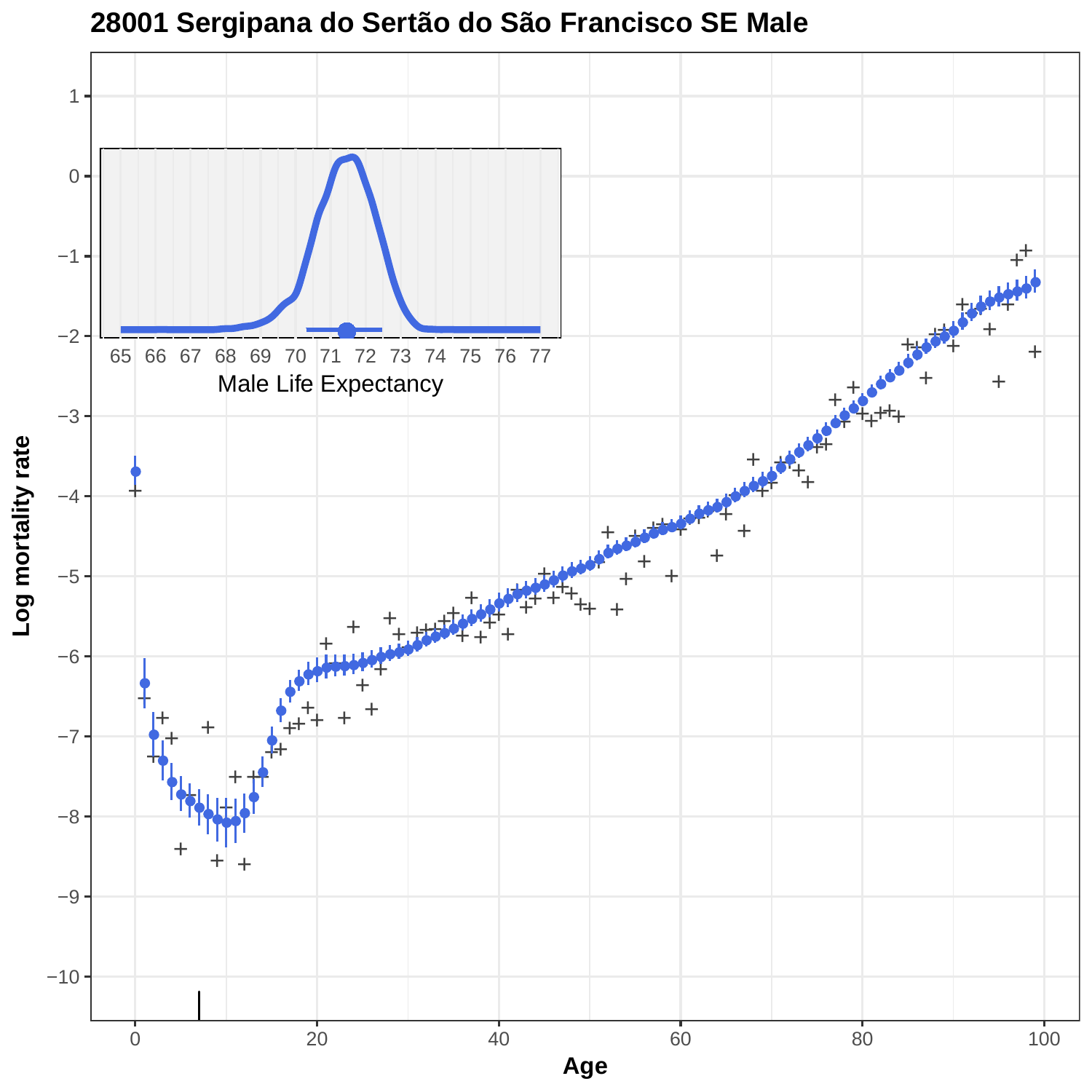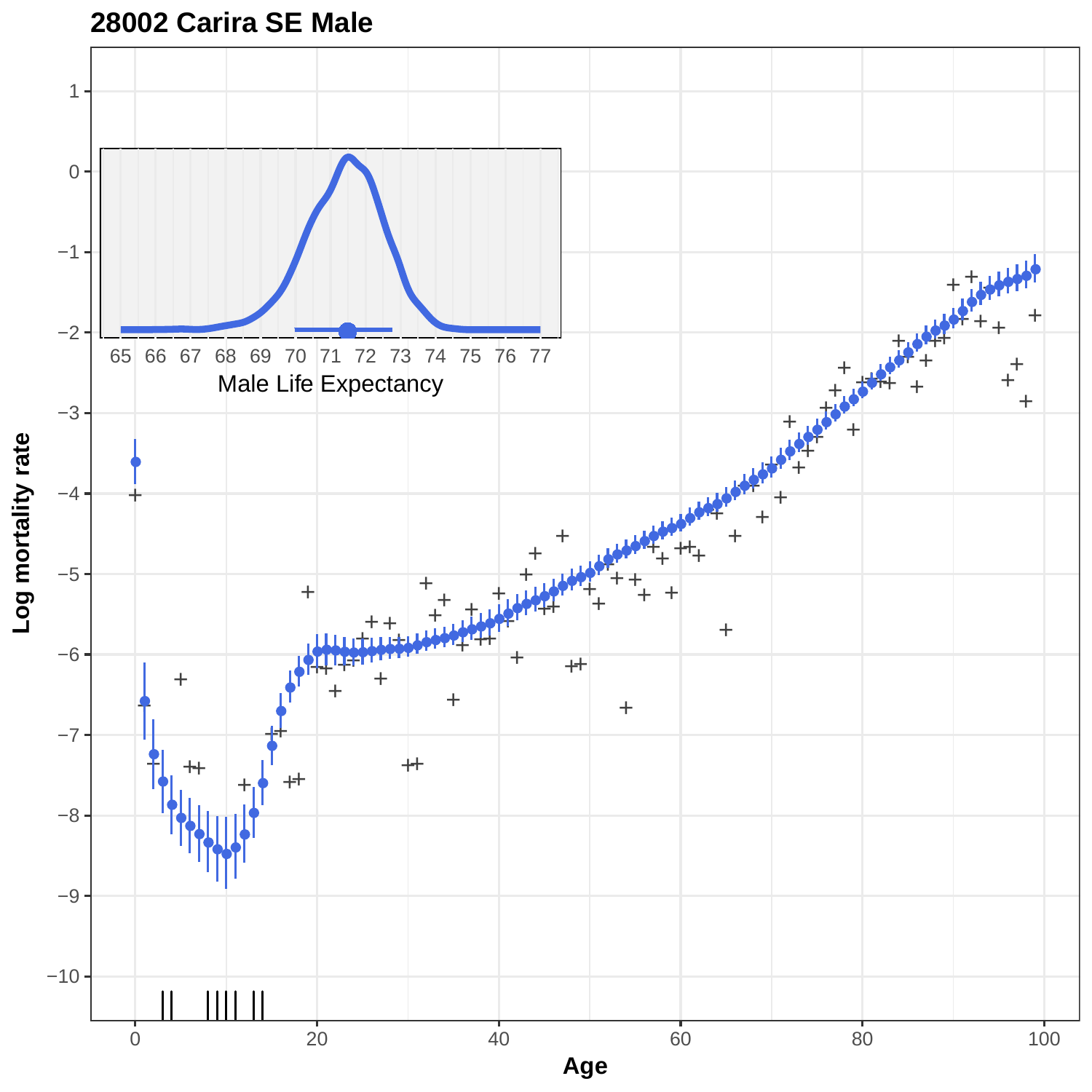

### **28003 Nossa Senhora das Dores SE Male**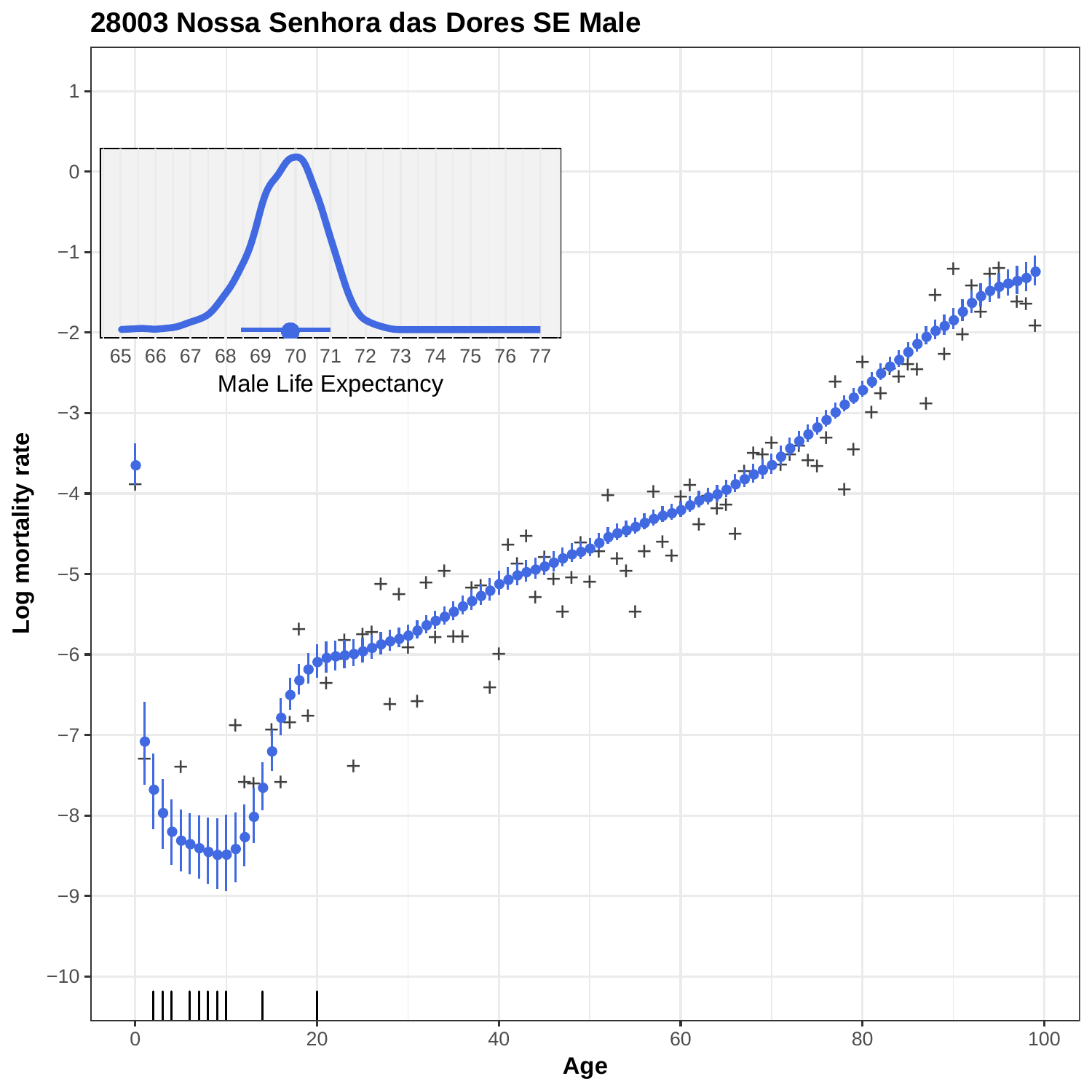

## **28004 Agreste de Itabaiana SE Male**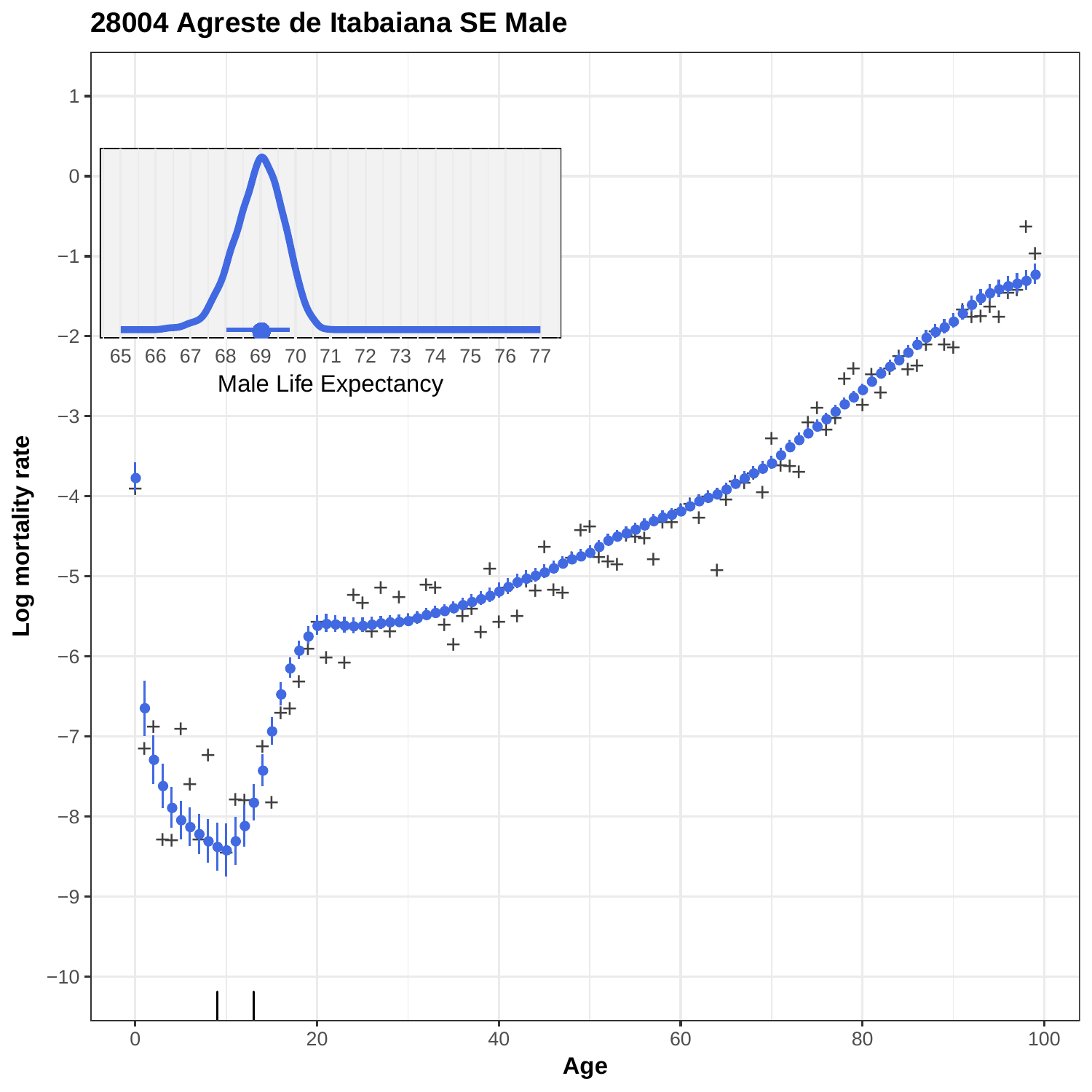

**28005 Tobias Barreto SE Male**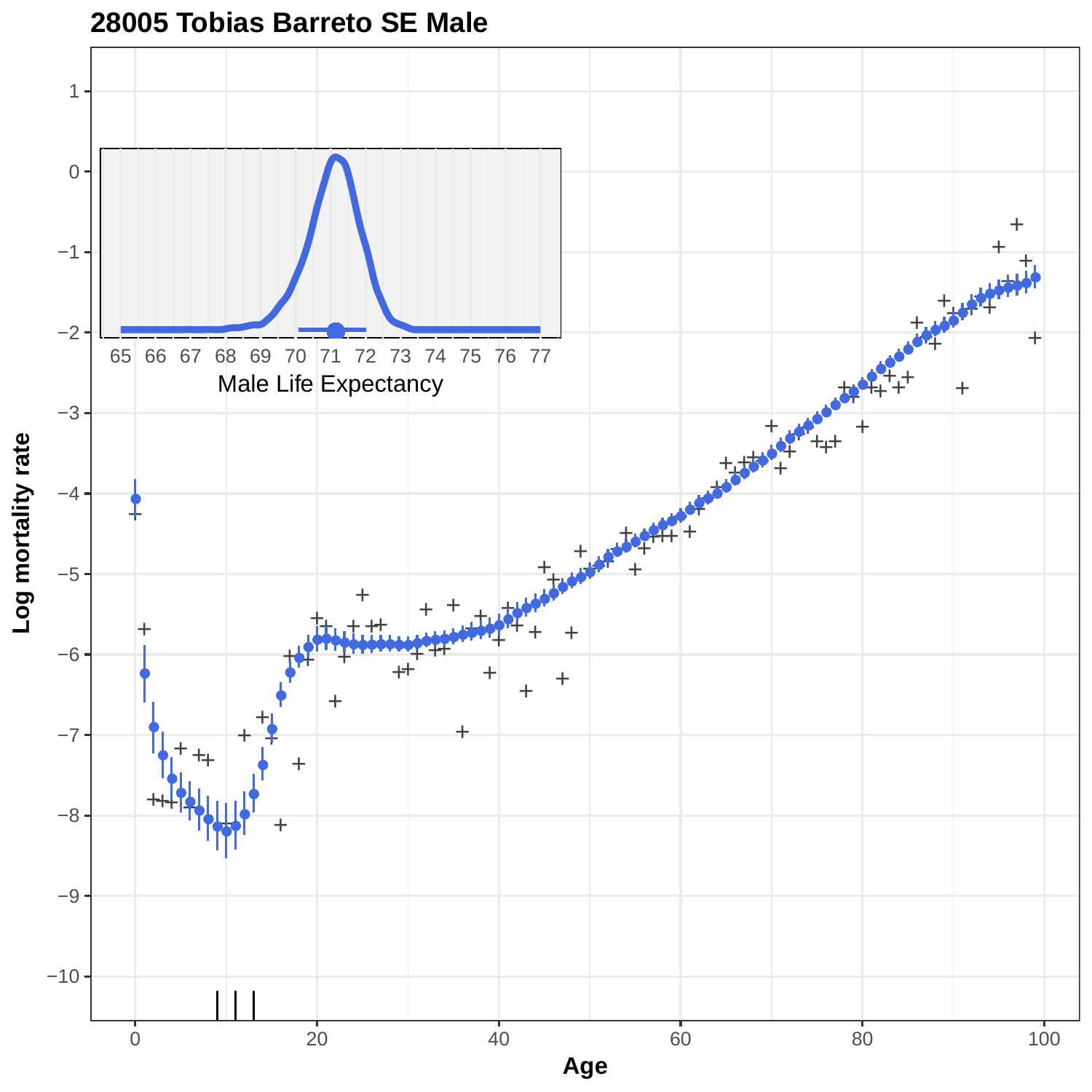

## **28006 Agreste de Lagarto SE Male**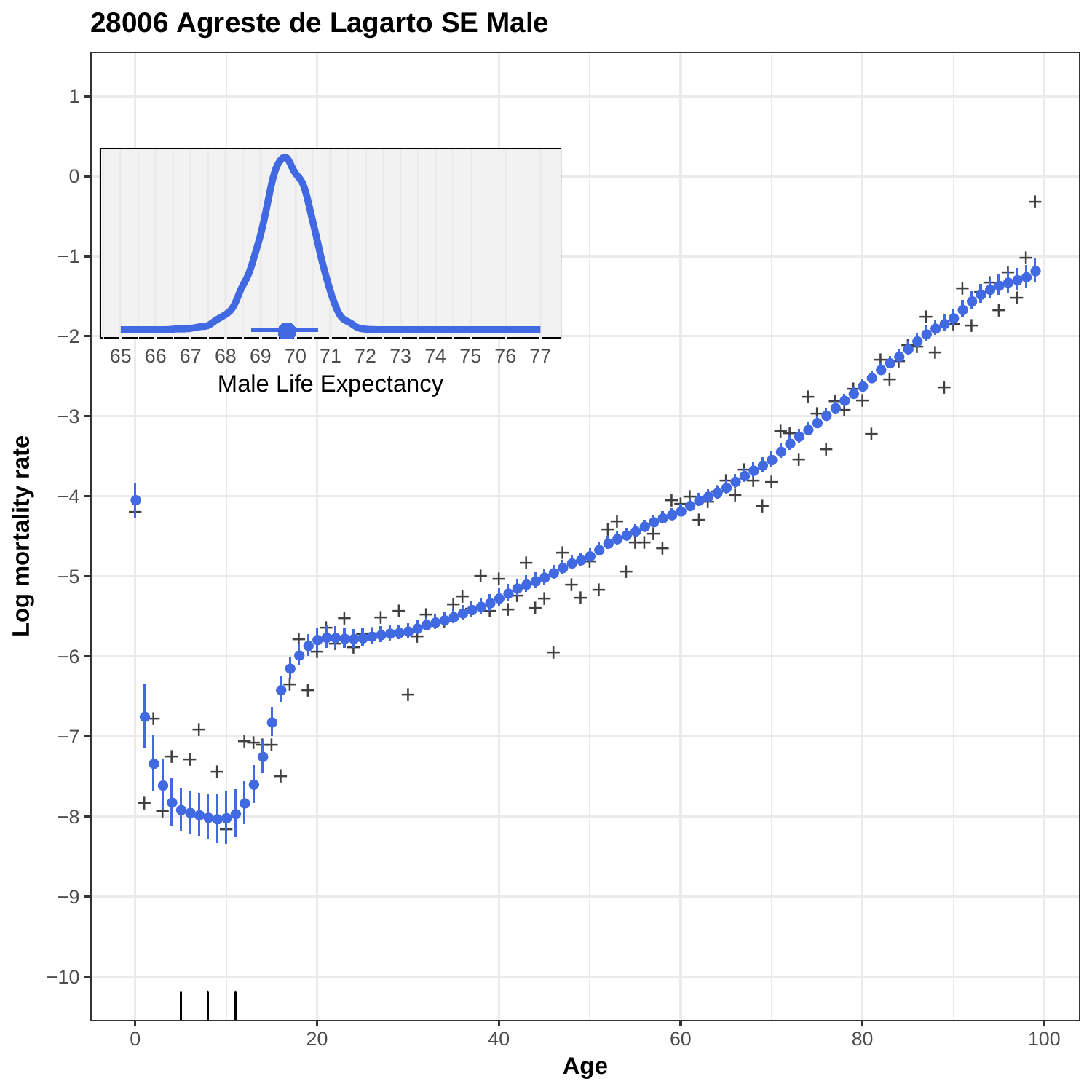# **28007 Propriá SE Male**

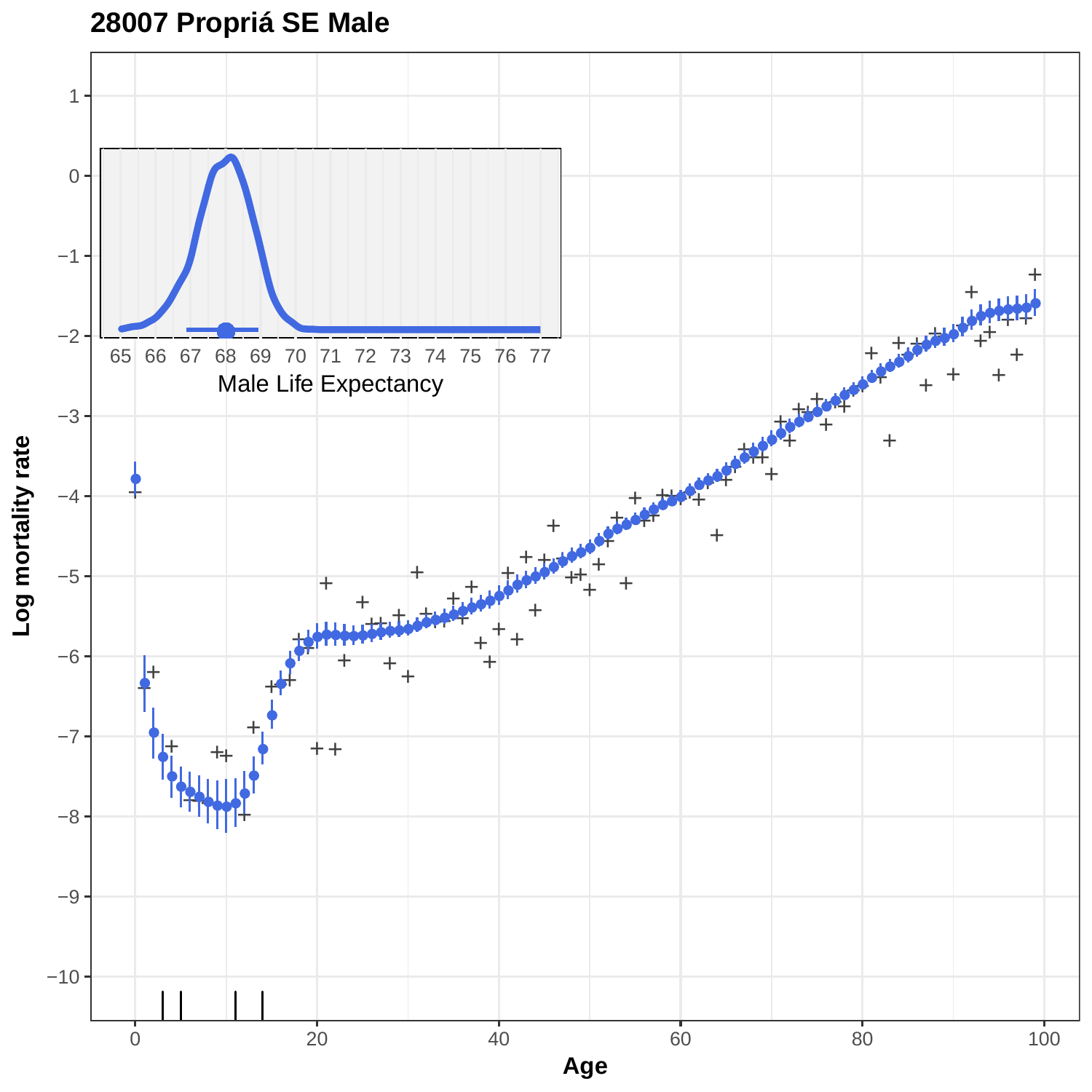# **28008 Cotinguiba SE Male**

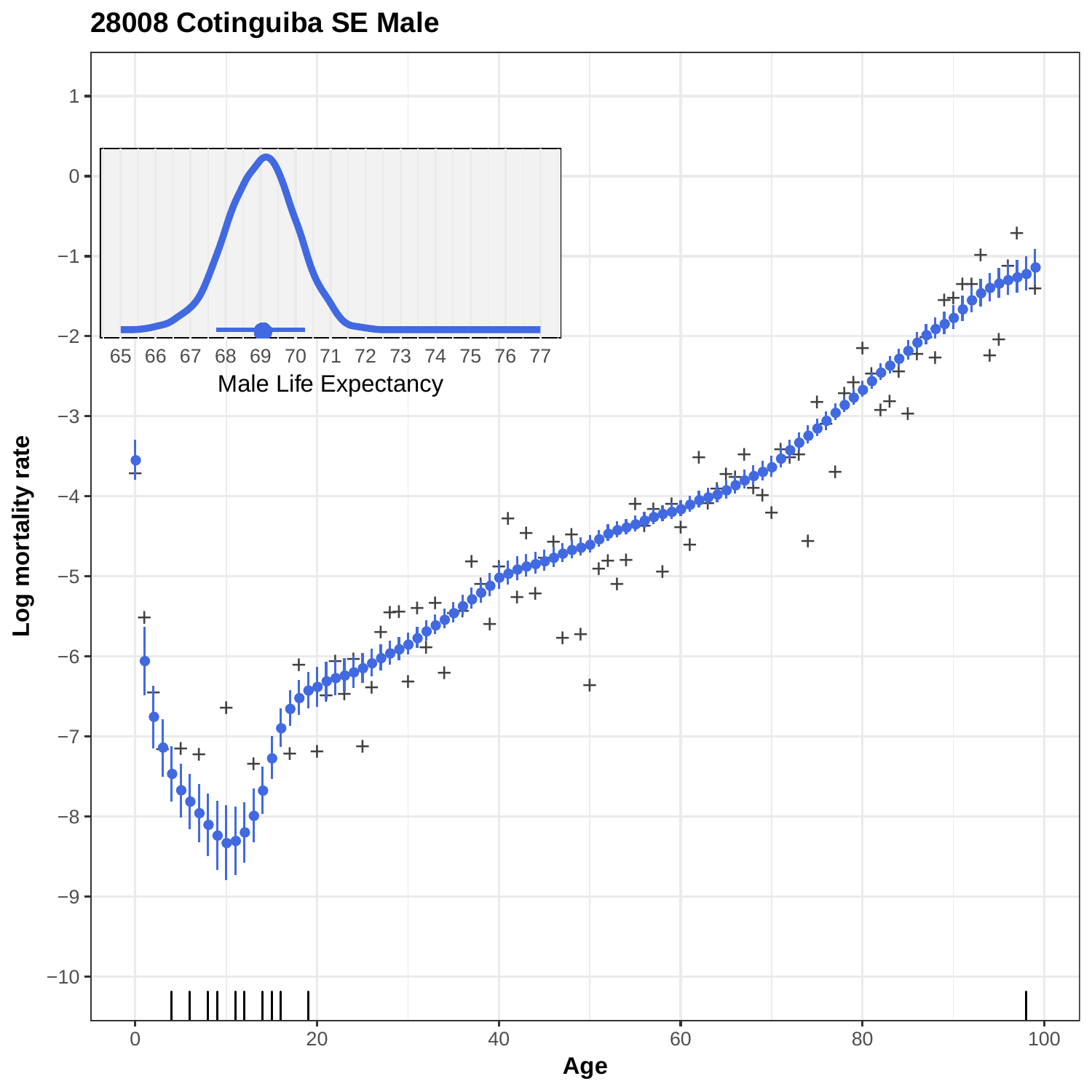**28009 Japaratuba SE Male**

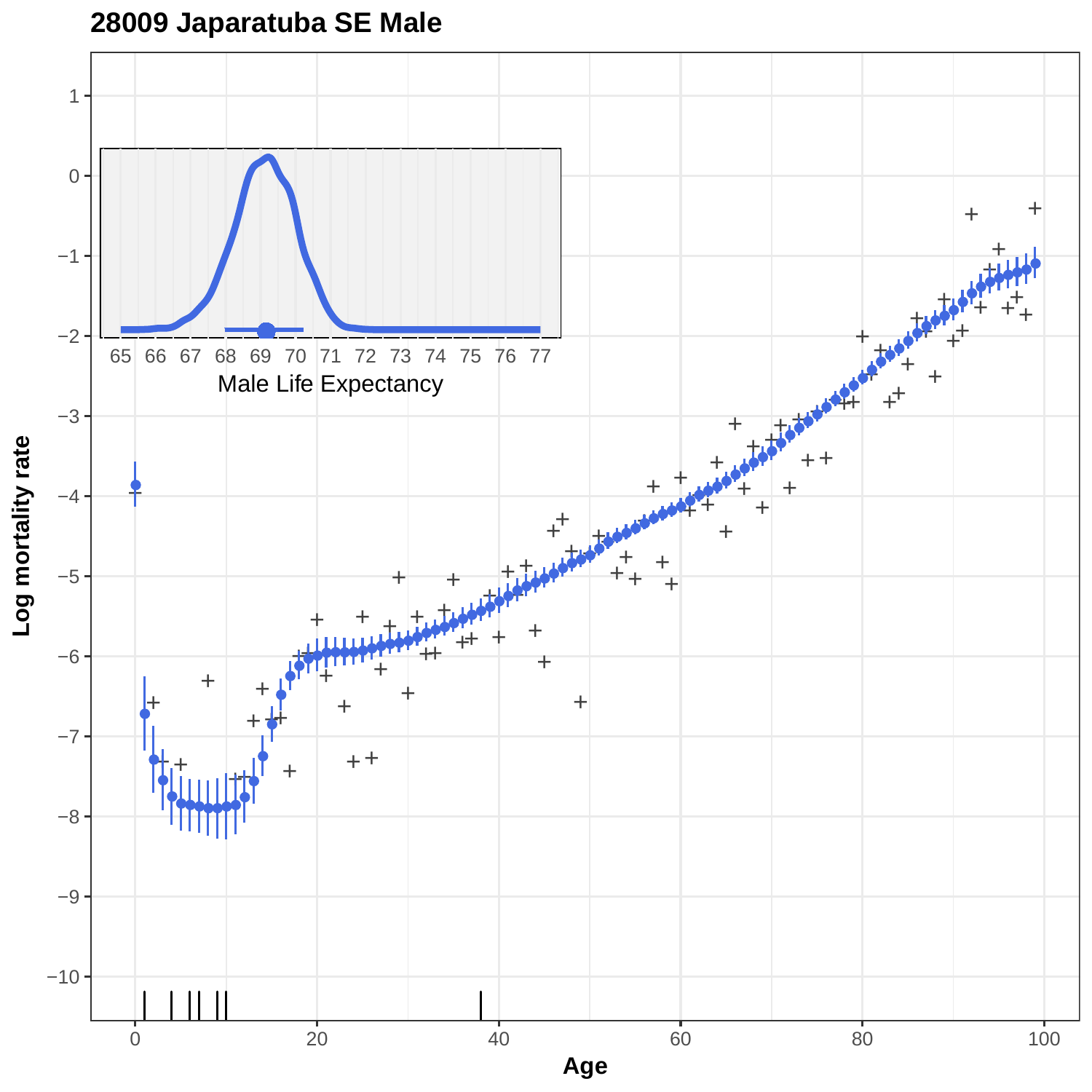

## **28010 Baixo Cotinguiba SE Male**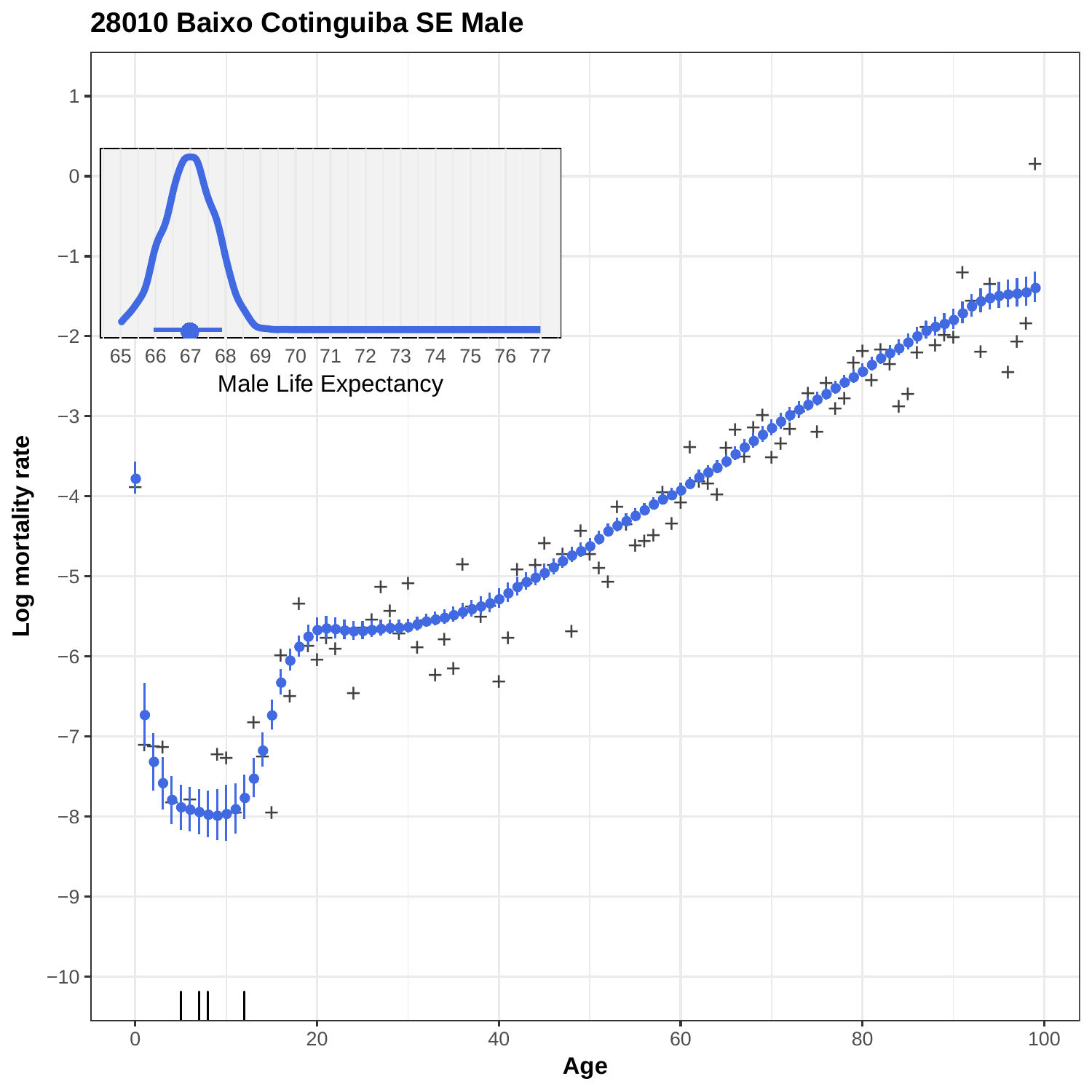

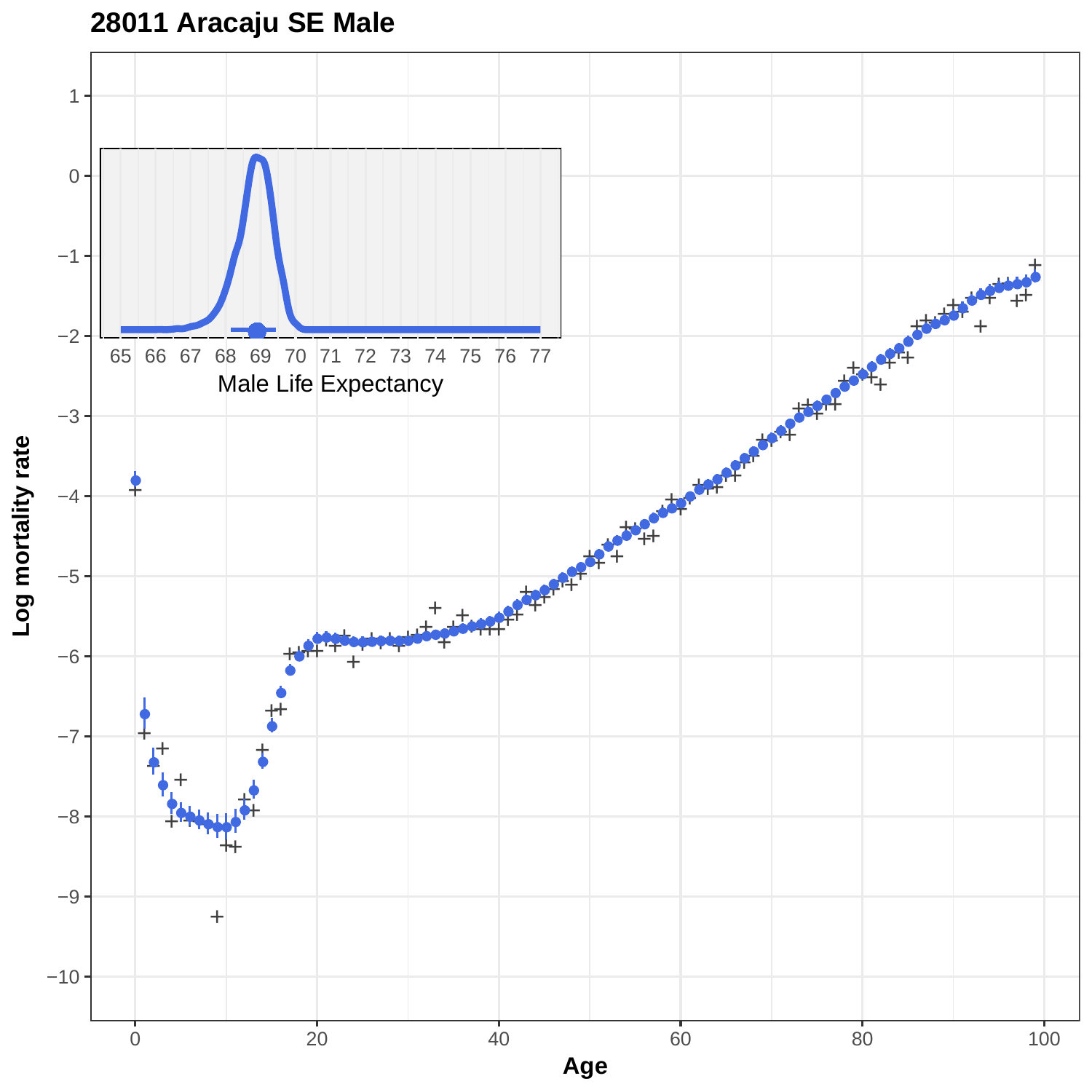